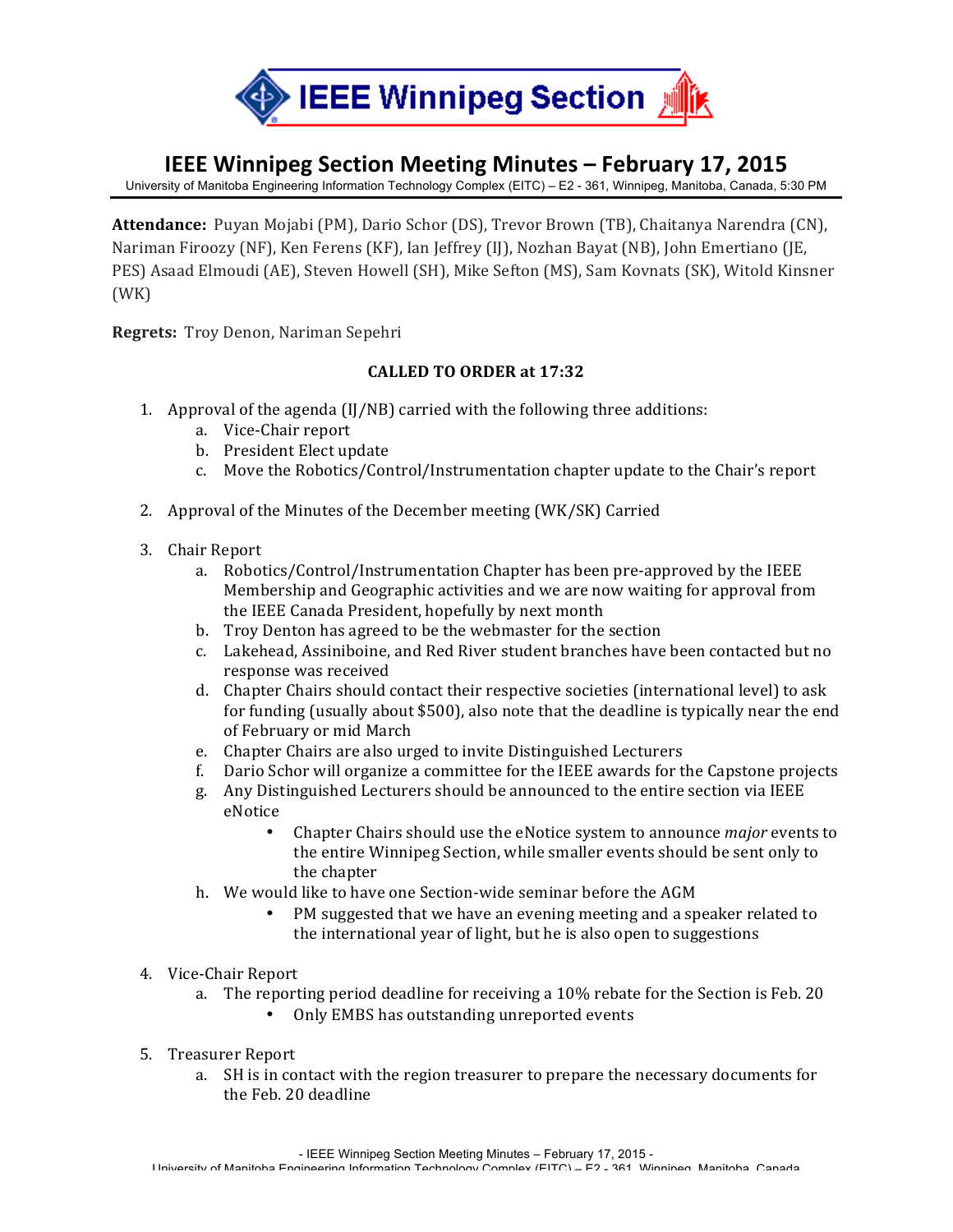- b. SH still needs to update the investment accounts, and get complete access and signing authority  $-$  this will be worked out with SK
- c. SH suggests that we move to concentration banking, on recommendation from the region treasurer
	- WK agrees that we should move the operating accounts to concentration banking
	- SK states that the Section already agreed to move operating accounts to concentration banking, but not investment accounts as of yet
	- This change would affect the individual chapters as well, but they would still be able to deposit and withdrawal at will
	- The accounts are held in Canada so there will be no conversion penalty
- 6. Secretary Report
	- a. TB Still needs to update the list of officers
		- Problems may be caused by some chapter officers that are not IEEE members or did not submit a conflict of interest form
- 7. Chapter and Affinity Group Reports
	- a. Communications Chair not in attendance
	- b. Computer and Computational Intelligence (WK)
		- A seminar is being prepared for April 2, 2015 where Google will be recruiting
	- c. EMBS Chair not in attendance
		- WK informs that EMBS has been very active, suggests that EMBS could notify the IEEE Section of their weekly seminars
	- d. EduManCom (KF)
		- Recently held an Arduino seminar
		- Held three industry forums on CEAB attributes with one more planned for the summer
	- e. PES  $(IE)$ 
		- Committed to providing 10 technical seminars this year
		- The first seminar in January was well received
		- The next seminar is on Feb. 24 about compact transmission
		- A discussion with CG was held about interest in a site tour, initially suggested for July or August
		- SH informs JE that the PES financial report is not required for the Winnipeg Section rebate
	- $f.$  Waves  $(PM)$ 
		- Chaitanya Narendra was recently appointed to the position of Vice-Chair
		- A Distinguished Lecturer is coming on Feb. 26 from MIT
		- PM applied for \$500 from each society that makes up the Waves chapter and suggests that other Chapter Chairs do the same
	- g. YPP Chair not in attendance
		- WK notes that YPP should be changed to YP
		- WK suggests that YP should have more international activities compared to GOLD
	- h. Life Members Chair not in attendance
	- i. WIE Chair not in attendance
	- $j.$  TISP (WK)